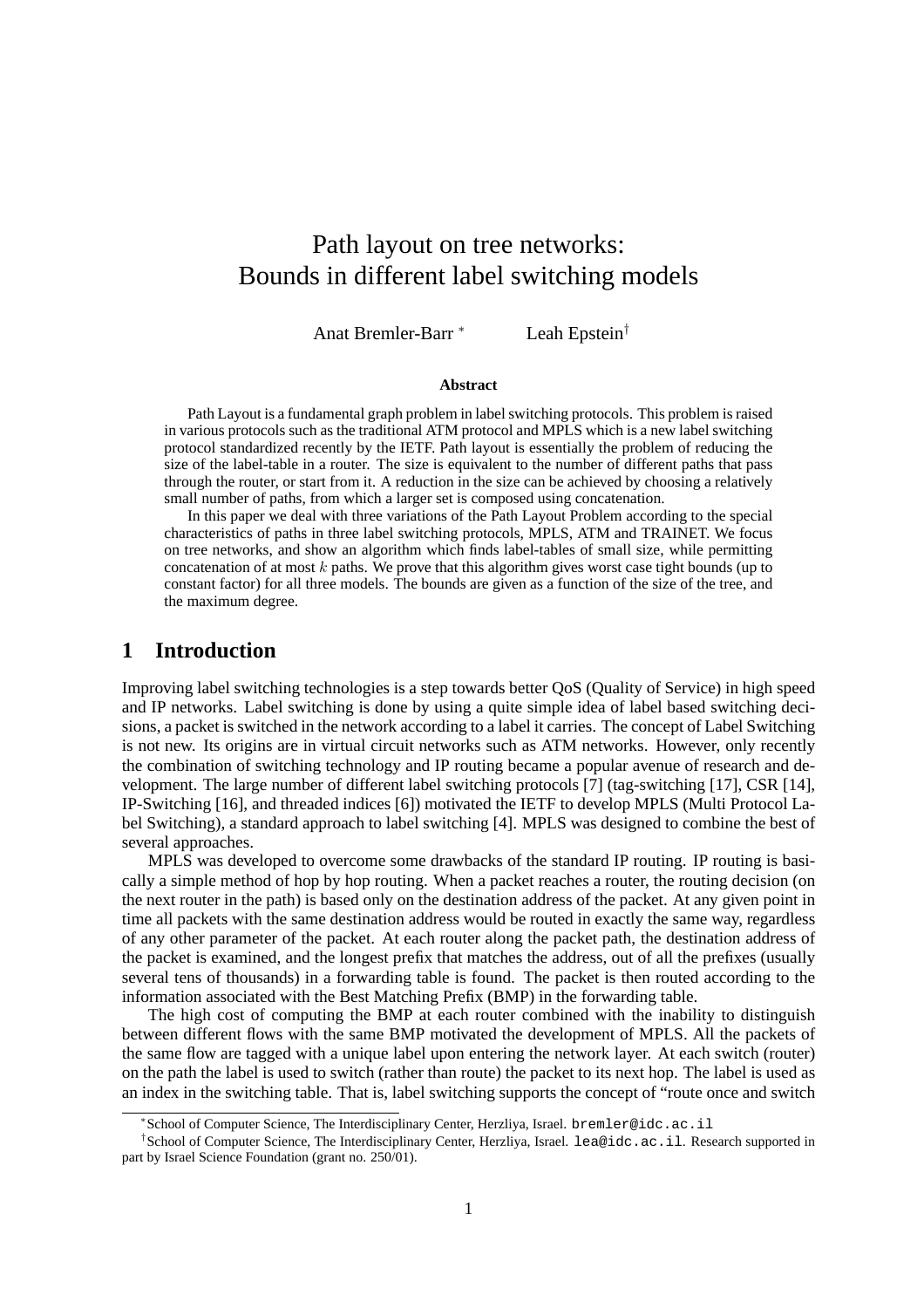many". In other words, for all the packets in a flow, routing is performed once when setting up the label path, and the label is then used for all the packets at all the intermediate switches. Essentially MPLS establishes a circuit between the source and destination which in the terminology of MPLS is called Label Switch Path (LSP).

The basic advantages of MPLS are as follows. Elimination of the time consuming BMP enables higher rates of packet processing. The second advantage is support of QoS forwarding by assigning different labels to flows that require different services even if destined to the same destination (we do not use such options in this paper). Finally, MPLS enables explicit routing. The source router in the path establishes the path by some setup mechanism (such as RSVP). Henceforth the forwarding is performed by switching on the label which was associated with the explicit route. The explicit routing feature of MPLS enables the support of good traffic engineering (design of paths in the network), loadbalancing, and support for resource reservations.

In order to support hierarchical routing (between networks and inside them), MPLS supports multi label paths by placing a stack of labels on each packet of a corresponding flow. In addition, in MPLS each router may use operations on the stack of labels, it can be instructed to push or pop one or more labels. This mechanism is also useful for path concatenation [5, 1, 2]. A path is described by concatenation of LSPs and each LSP described by a label in the stack label. One of the applications of path concatenation is using a small set of LSPs to compose a larger set. The main advantages of this application is reducing the number of labels necessary in the network thus enabling more label switched routes with the same number of labels. Labels in MPLS are a scarce resource. They are the key elements in the scalability of MPLS, and the more labels we need the larger the switching tables are. Since the switching has to operate at high speeds, it is built out of expensive memories and its size is critical.

This paper deals with the following fundamental graph problem. How to choose a small set of routes in order to compose a larger set of routes by using concatenation. We mainly focus on tree networks, which are relevant to many server client applications, such as multicast, and can also be used as a building block for solutions in general graphs [9].

This question is not new. This is the basically **Virtual Path Layout** in ATM, that was considered in the literature [18, 19, 8, 3, 12, 9, 10] in the blossoming year's of ATM protocol. ATM [13] is also protocol based on circuits, where a circuit is a path defined between a source and a destination. In ATM, a VC or a Virtual Channel connects between users and may concatenate many VPs (virtual paths). The main rule of VP is an internal network usage, of reducing the cost of management the establishment of VCs. The concatenation of paths in ATM is done by using the VCI/VPI labels, where VCI is the index of a VC and VPI is the index of a VP. Basically the VCI is the glue that concatenates several VPIs.

Our first contribution in this paper, is giving tight (up to a constant multiplicative factor) upper and lower bounds for the worst case maximum load on any router in a tree network. This result also shades some light on the corresponding open issue in ATM networks.

The second contribution in this paper, is to model the problem of path layout in three different label switching models, ATM, MPLS and a new suggested extended version of MPLS, Trainet. We examine the different power of the models by demonstrating them on the problem of path layout on tree networks.

One of the key differences between MPLS and ATM is caused by the path merging capability in MPLS. MPLS permits tagging all the packets with the same remaining path with the same label, even if there initial path was different [4]. Hence when a label switch path is built in the network, one may use all its, with no extra charge of building and tagging these paths with different labels.

The third model, the Trainet Model, is a model suggested by [1]. The main idea, of this extended MPLS model, is to increase the utilization of each label by using it to define each sub-path of a labeled switched path (LSP) as a legal route. It is achieved by replacing the label with a  $\lt$ label,counter $\gt$  pair. At each switch the counter shows how many more hops the corresponding packet should take on this LSP. This is much like taking a subway, where the packet has to go off the train after a specified number of stations. This model resembles the idea of Manhattan networks [15].

The outline of the rest of the paper is as follows. The different models are formalized in Section 2. We discuss related work in Section 3. The main result of the paper is presented in Section 4. The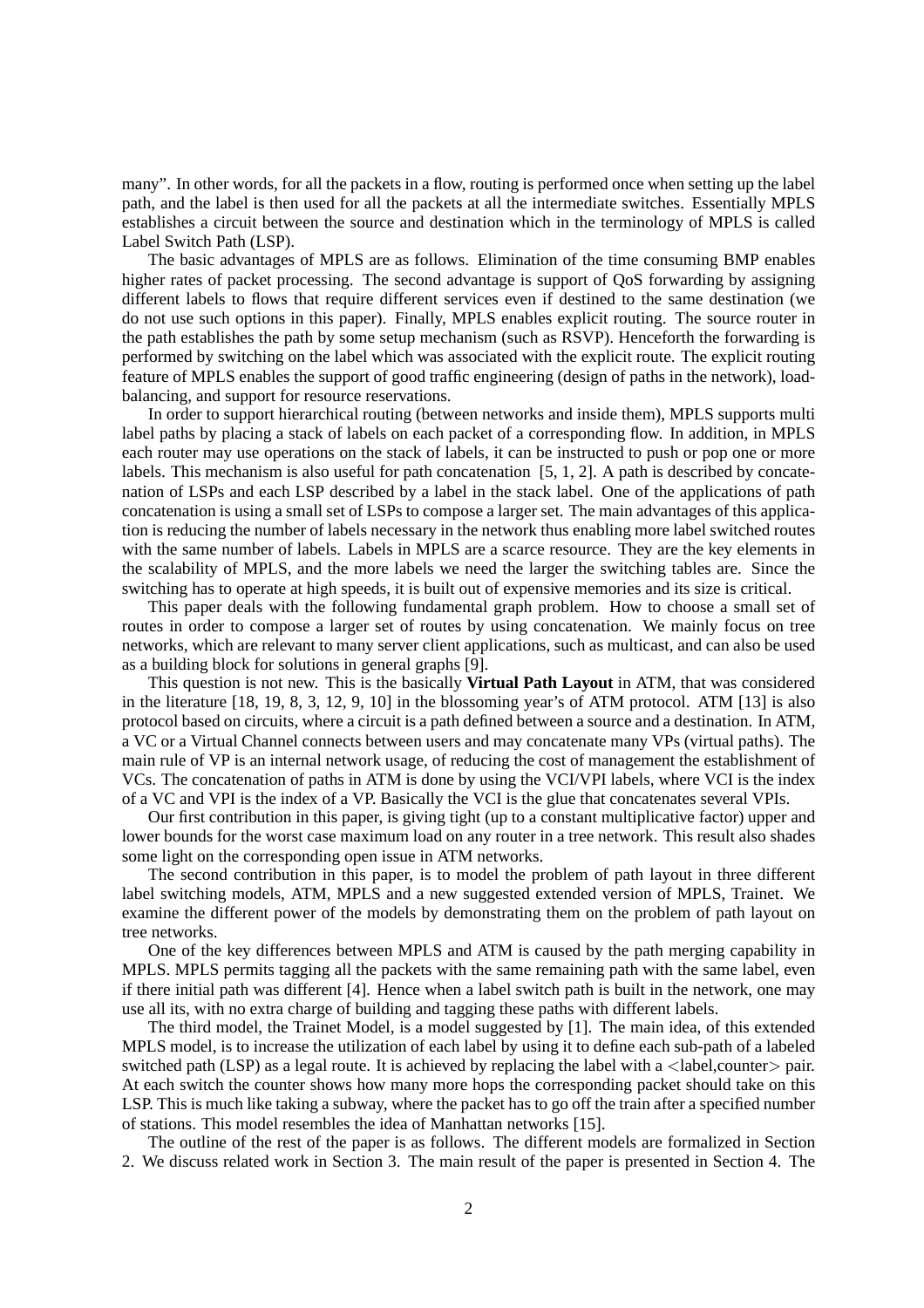algorithms for different cases are given in Section 5. The lower bounds for different cases are given in Section 6. Section 7 explores some results for the different models, which are derived from the main result. We finish the paper with some conclusions.

# **2 Model**

All label switching models establish switch-paths. A packet moving in a network, may move only along a switch-path. Each packet is assigned a label, corresponding to the switch path it is supposed to use <sup>1</sup>. A packet traverses its path using a switching technique. We begin with defining switch-paths. Virtual Paths (in ATM), Label Switch Paths (in MPLS) and Trainet Switch Paths (in Trainet) are all instances of a switch-paths.

We model the network, as a bidirectional graph  $G = (V, E)$ , where the nodes are routers and the edges are physical connections between the routers. In some cases (where we are interested in paths from a single source) we consider directed graphs.

#### **Definition 1** *A switch-path* SP *in graph G is a simple directed path.*

The label switching models differ in the number and the type of different routes (sub-paths of switch-paths) that a packet may traverse using a specific switch-path of the specific model. Metaphorically, the switch-path resembles a directed express train-line, which the packets can use for fast switching. The routes that packets may use are all sub-paths of the train line. The ATM switch-paths, called also Virtual Paths, define only one route each. In order to use the path, a packet must begin its trip in the first station, the source of the switch-path, and may leave only in the last station, the destination. In MPLS, the packet may enter the train-line at any station, but must stay till the end of the switch-path. A label switch path in MPLS defines a subset of routes, each of which corresponds to a suffix of the label switch-path. In the Trainet model, a packet may enter the train-line at every station, and get off at any later station. A Trainet switch-path defines a set of routes, each of them is some sub-path of the switch-path i.e., each path in the Trainet model introduces all its sub-paths as routes. Next, we give definitions, which formally define the routes that are induced by each type of switch-path.

**Definition 2** *Let* V *be a Virtual Switch Path. We define the set of routes that are induced by* V SP *in the ATM model, simply as*  $\{V\}$ *.* 

**Definition 3** *Let* L *be a Label Switch Path. We define the set of routes that are induced by* L *in the MPLS model, as the set of routes*  $\{r|r \text{ is suffix of } L\}.$ 

**Definition 4** *Let* T *be a Trainet Switch Path. We define the set of routes that are induced by* T *in the Trainet model, as the set of routes*  $\{r|r \text{ is (a non-empty) sub-path of }T\}$ .

In the next definition, we define the **path layout** in a Model M (where M can be ATM, MPLS or Trainet).

**Definition 5** Let  $G = (V, E)$  be a directed graph. Let P be a collection of routes in G. A collection *of switch-paths*  $P'$  *in*  $G$  *is* **a**  $k$ **-hop path layout** *of*  $P$  *in the model*  $M$ *, iff for every*  $r \in P$ *, it can be created by concatenating of at most* k *valid routes induced by* P 0 *in the model* M*.*

<sup>&</sup>lt;sup>1</sup>We ignore the fact that the actual label value of a packet is swapped while traversing the switch path, in order to avoid global synchronization of the label value. E.g. a packet arriving at a router with a label  $l$ -in is forwarded according to the outgoing port (line card) found at the switching table at entry  $\bar{l}\text{-}in$ . While being switched, the  $l\text{-}in$  label is swapped with a *l*-out label found in that entry of the switching table. Note that this label swapping does not change the number of label values required for each router, and hence in this paper we ignore the above mechanism.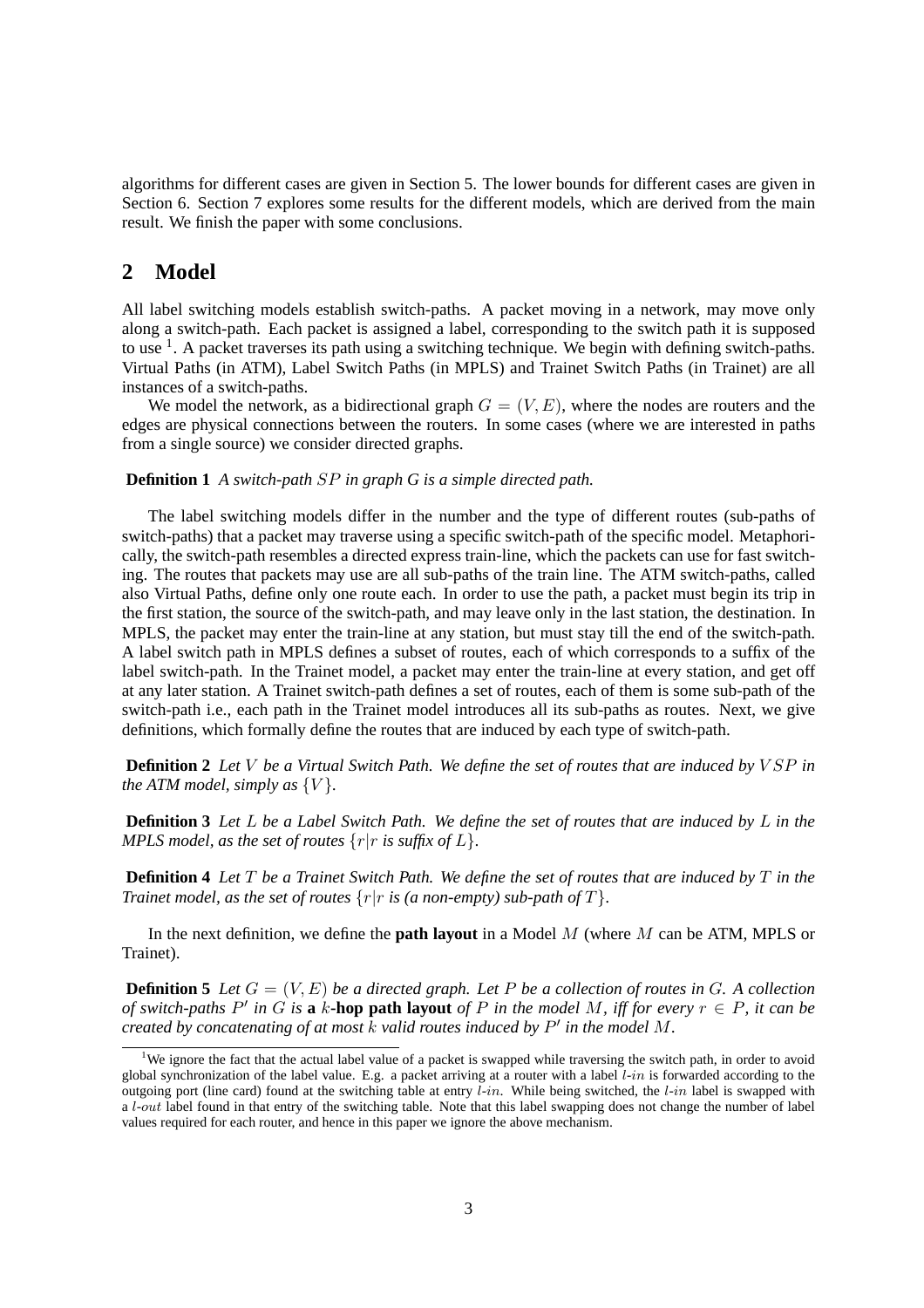Our paper focuses on finding a path layout that minimizes the size of the largest label-table (or the switching table) of any router. A label-table of a router is the table that contains the database of the labels. The size of this table for a given router vertex is also called **the vertex load**. Next we give a formal definition of vertex load in the different Models. Similarly to the load of a vertex, one can define the load on an edge. We prefer to discuss the vertex loads due to their direct connection to the sizes of the label-tables. The vertex load of node v is denoted  $L(v)$ .

**Definition 6** Let  $VSP$  be the set of all the virtual paths in an ATM network. Let  $VSP(v)$  be the *subset of paths*  $p \in VP$  *such that*  $v \in p$ *.*  $L(v) = |VSP(v)|$ *.* 

**Definition 7** Let LSP be the set of all label switch paths p in a MPLS network. Let LSP' be the set *of all routes induced by LSP. Let*  $LSP'(v)$  *be the set of all routes p in LSP', such that* v *is the first* vertex in  $p$ .  $L(v) = |LSP'(v)|$ . Note that this definition captures the merging of labels capabilities of *the MPLS model.*

**Definition 8** Let TSP be the set of Trainet switch paths in a Trainet Network. Let TSP' be the set *of all routes induced by TSP. Let*  $TSP'(v)$  *be the subset of all routes in TSP' such that* v is the first  $\mathbf{v}$  *ertex in p. Let*  $TSP''(v)$  *be a minimal subset of*  $TSP'(v)$  *such that for each*  $p' \in TSP'(v)$  *there exists a route*  $p'' \in TSP''(v)$  *such that*  $p'$  *is a prefix of*  $p''$ *.*  $L(v) = |TSP''(v)|$ *. Note again, that this captures the merging of labels capabilities of the Trainet model.*

We say that a path payout has vertex load  $m$  if the maximum load on any vertex in the graph is m. Our paper deals with finding a  $k$ -hop path layout, that requires minimum vertex load, and hence minimizes the memory used for the incoming label-table at the router. The paper focuses on the case of a tree network where the basic set of paths  $P$  is naturally a set of shortest paths. In the following definitions, we define three problems of path layout in a tree, one-to-all path layout, all-to-one path layout, and all-to-all path layout.

**Definition 9** *Let* r *be a designated vertex in graph* G*. A* **one-to-all path layout** *is a path layout where* r *has shortest path routes to all other nodes in* G*.*

**Definition 10** *Let* r *be a designated vertex in graph* G*. A* **all-to-one path layout** *is a path layout where all the vertices in* G *have shortest path routes to* r*.*

**Definition 11** *A* **all-to-all path layout** *is a path layout in* G*, where every node has a shortest path route to every other node in the graph.*

In order to give some insight on the different models, and as a building block to the general problems, we give in Appendix A.1 as an example the path layout for  $k = 1$  (one-hop path layout). Throughout the paper, the symbol  $n$  denotes the number of nodes in the network. The **size** of a tree is defined to be the number of nodes in it.

## **3 Related work**

While there is extended literature about the virtual path layout in general ATM network [18, 19, 8, 3, 12, 9, 10, 11], there is no work, to the best of our knowledge, that deals with the new model of label switch path layout.

The paper of Gerstel, Cidon and Zaks deals with the problem of virtual path layout in a tree network [9]. In that paper, an optimal polynomial algorithm for finding a virtual path layout (in ATM model) with minimum edge load was introduced. However, to the best of our knowledge, there is no tight bound known for vertex loads in tree networks. The paper [9] does not analyze the resulting optimal edge load found by the algorithm. The result of [9] is important and raises many further questions.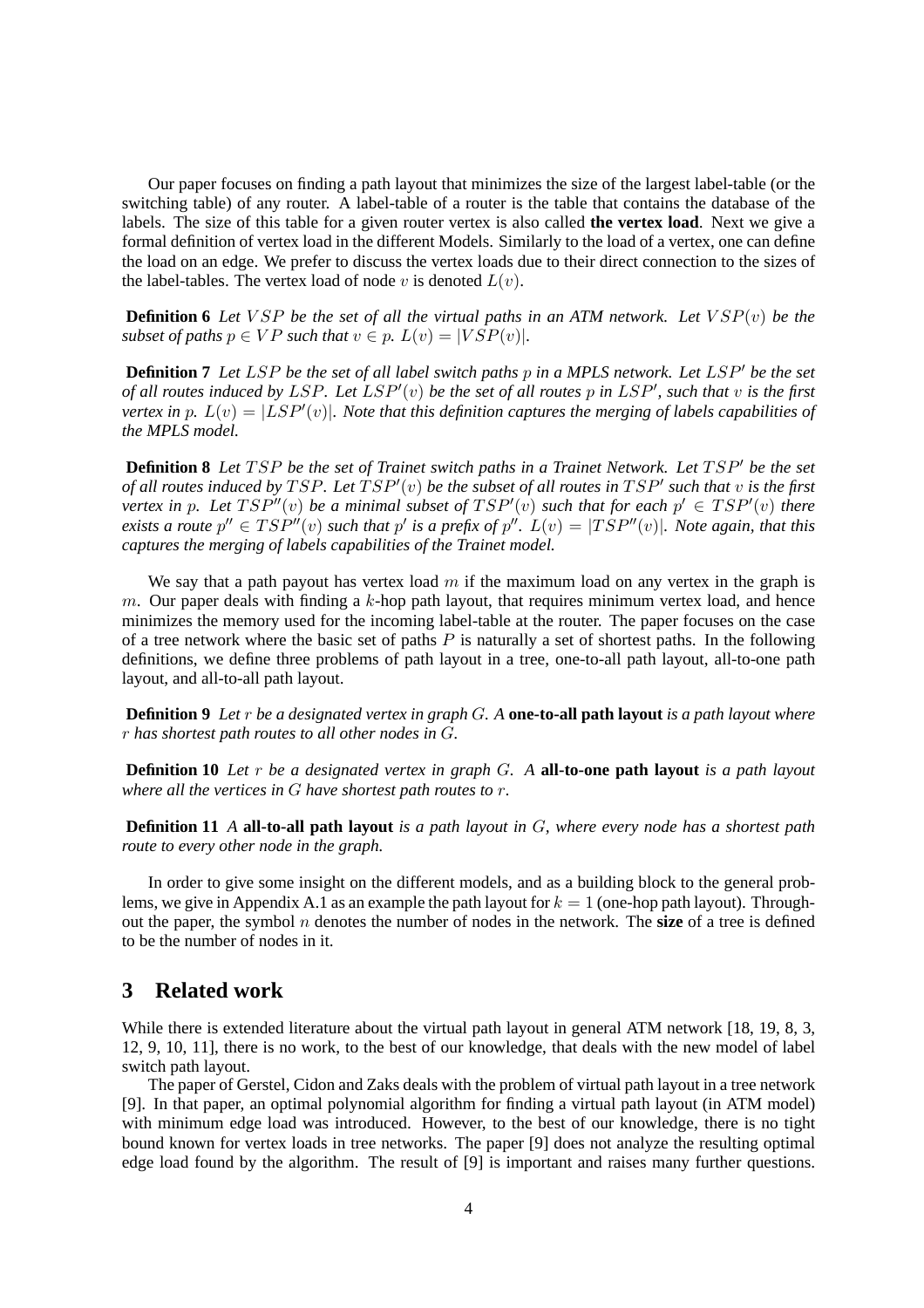We believe that there is practical need in knowing the maximum resulting load. Moreover the paper discusses the load on edges and not on the vertices. We believe that both measures are important for practical reasons. Our paper, fills this gap, and gives a lower bound for the minimum vertex load that any algorithm can find. We feel that our lower bound, is an important step in reaching a real understanding and estimating the gain by using path concatenation.

Our paper also introduces polynomial algorithms, which give a tight upper bound. The paper [10] √ gives an upper bound of  $O(\sqrt{n})$  of edge load for the 2-hop path layout, which leads to vertex load of  $O(d\sqrt{n})$ . In this paper we give algorithms for the general k-hop path layout problem. Specifically, for the special case of the 2-hop path layout, our algorithm gives a vertex load of only  $O(\sqrt{dn})$ .

To the best of our knowledge, our work is also the first paper to model the virtual path problem in the MPLS and Trainet models.

#### **4 Main results**

In the rest of the paper, we prove the following theorem, and derive some results on the different models from it. We consider a network which is a rooted directed tree. We define  $d$  to be the maximum outdegree of any node in the directed tree. It is also possible to see the tree as undirected. This does not change the result since the maximum degree in that case is at least d and at most  $d+1$  and a change in d by a multiplicative factor of at most two does not affect the results. I.e., the following theorem gives tight bounds on the worst case vertex load for the one-to-all k-hop path layout in tree networks. The theorem holds in all three models.

**Theorem 1** *Given a rooted directed tree with* n nodes and maximum degree d. For an integer  $k > 1$ , *the following function*  $f_k$  *describes the maximum size of the switching table of any node (i.e, the vertex load), for a fixed value of* k *(maximum number of concatenated paths). If* k *is even then*

$$
f_k(n,d) = \begin{cases} \Theta(n^{\frac{1}{k}}d^{\frac{k-1}{k}}), & \text{for } d \in [1, n^{\frac{1}{k+1}}]; \\ \Theta((nd)^{\frac{2}{k+2}}), & \text{for } d \in [n^{\frac{1}{k+1}}, n^{\frac{2}{k}}]; \\ \Theta(d), & \text{for } d \in [n^{\frac{2}{k}}, n]. \end{cases}
$$

*If* k *is odd then*

$$
f_k(n,d) = \begin{cases} \Theta(n^{\frac{1}{k}}d^{\frac{k-1}{k}}), & \text{for } d \in [1, n^{\frac{1}{k+1}}]; \\ \Theta(n^{\frac{2}{k+1}}), & \text{for } d \in [n^{\frac{1}{k+1}}, n^{\frac{2}{k+1}}]; \\ \Theta(d), & \text{for } d \in [n^{\frac{2}{k+1}}, n]. \end{cases}
$$

*There is one exception which is the case*  $d = 1$  *in the Trainet model, for which*  $f_k(n, d) = 1$ *.* 

To prove the theorem, we need to show algorithms for all cases, and to give negative examples to all cases as well. We do that in the next sections.

## **5 Algorithms**

We start with designing the algorithms, and construct the lower bounds in the next section. We define a procedure DECOMPOSE. This procedure is used by the algorithms for all the different cases. The procedure receives a rooted directed tree T' of size m, and an integer  $\ell \leq m$  and returns a node v. v is the root of a minimal sub-tree of size at least  $\ell$  (we require the sub-tree to contain all the descendants of v in  $T'$ ). Note that since the sub-tree is minimal, the size of the sub-trees of the children of v are smaller than  $\ell$ . The operation of DECOMPOSE is iterative and simple; It moves a pointer along a descending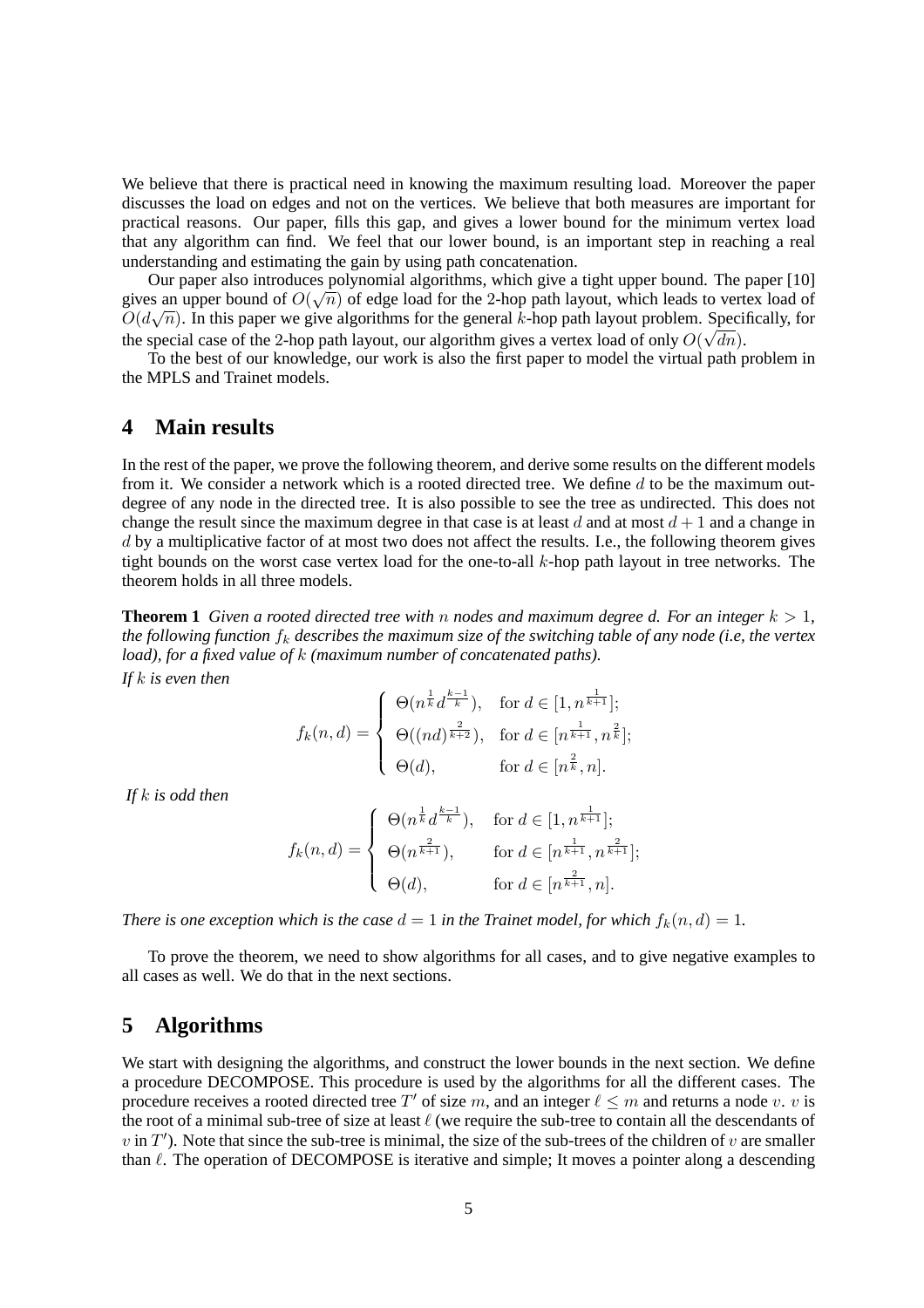path in the tree. The pointer starts at the root of  $T$ , and goes along a directed edge to a child whose sub-tree is of size at least  $\ell$ , as long as such a child (whose sub-tree is large enough) still exists. We later show how to combine several iterations of decompose into a single run of DFS.

All algorithms have a similar general structure. The original tree  $T$  is decomposed recursively into smaller and smaller trees, until the trees are small enough. In each decomposition step, some switchpaths are defined.

**Case 1:** An algorithm for even or odd k and  $d \in [1, n^{\frac{1}{k+1}}]$ .

Let  $\ell_0, \ldots, \ell_{k-1}$  be a monotonically decreasing sequence such that  $\ell_0 = n$ . The values  $\ell_i$  serve as thresholds for sizes of trees (numbers of nodes). We define sets of roots  $R_0, \ldots R_{k-1}$  in the following way.  $R_0 = \{r\}$ , where r is the root of T.  $R_i$  contains nodes, which are defined to be roots of sub-trees (those are sub-trees which contain a subset of their descendants). such sub-trees have sizes of at most  $\ell_i$ . Note that the sets are not necessarily disjoint. Moreover, each vertex  $r_i \in R_i$ , has an associated vertex in  $R_{i-1}$ , which is expressed by a function  $f_i: R_i \to R_{i-1}$ . We explain below how to create the sets and the functions.

The algorithm uses the term "trees of type  $i$ ". Those are trees whose root is in  $R_i$ . Clearly the size of a tree of type  $i$   $(0 \le i \le k - 1)$  is of size at most  $\ell_i$ . The original tree T is a type 0 tree. A root of a tree of type  $i$ , i.e. a node of  $R_i$ , is called a root of type  $i$ . The root of  $T$  is also called *the main root*.

*Decomposition into smaller trees:* The algorithm uses the set of thresholds to recursively define sets of trees of type i for each i. Starting with T (which is the only tree of type 0), trees of type  $i + 1$ are simply defined by decomposing trees of type i.

*The structure of switch-paths:* Switch-paths are defined in a way that for each root r of type  $i + 1$ , either there exists a root of type  $i$  ( $f_{i+1}(r)$ ) with a switch-path going to r, or r itself is a type i root. The exact way to do this is defined together with the defining the decomposition algorithm. The

Finally each root of type  $k - 1$  is defined to have switch paths to all the nodes in its sub-tree (of type  $k - 1$ ). The value of  $\ell_{k-1}$  has to be relatively small so that roots of type  $k - 1$  do not have a large vertex load.

Using the above set of paths we get that the set of all concatenations of at most  $k - 1$  switch-paths from the main root, allow us to get to every root of type  $k - 1$ . Using the switch paths from roots of type  $k - 1$  we get that it is possible to use a concatenation of at most k switch-paths to get from the main root to any node.

*An algorithm for decomposing a tree of type i into trees of type*  $i + 1$ : Given a tree  $T_i$  of type  $i$ , fix  $\ell_{i+1} = n^{\frac{k-i-1}{k}} d^{\frac{i+1}{k}}$  and do the following until the tree  $T_i$  is left with at most  $\ell_{i+1}$  nodes: (If already  $|T_i| \leq \ell_{i+1}$ , then the tree is not decomposed further). Run DECOMPOSE with the parameter  $\ell_{i+1}$  on the tree, and get a sub-tree rooted at x. Add all paths from the root of  $T_i$  to x and its direct children to the set of switch-paths, and remove this sub-tree from  $T_i$ . Let x be the root of the removed sub-tree. Each direct child y of x is defined to be a root of type  $i + 1$  (the tree of type  $i + 1$  contains all the descendants of y that were not removed previously from the tree). Since the sub-tree of  $x$  is minimal, the size of the sub-tree of each child of x is of size at most  $\ell_{i+1}$ . The remainder of  $T_i$  (after all removals) is also defined to be a tree of type  $i + 1$ . Recall that by definition, the remainder is of size at most  $\ell_{i+1}$ .

*Analysis of the vertex load:* The number of times that DECOMPOSE was run (for a given i) is at most  $\frac{\ell_i}{\ell_{i+1}}$ . Consider the labels given only while decomposing trees of type i into trees of type  $i + 1$ . For each sub-tree of type  $i + 1$ , at most  $d + 1$  new switch-paths are defined, hence the root of  $T_i$  is assigned at most  $(d+1) \frac{\ell_i}{\ell_{i+1}}$  new labels. Using  $\ell_i = n^{\frac{k-i}{k}} d^{\frac{i}{k}}$ , we get  $\frac{\ell_i}{\ell_{i+1}} = n^{\frac{1}{k}} d^{-\frac{1}{k}}$  and the number of new labels assigned to each root of type  $i < k-1$  is at most  $(d+1)n^{\frac{1}{k}}d^{-\frac{1}{k}} = \Theta(n^{\frac{1}{k}}d^{\frac{k-1}{k}})$  labels. For  $i = k - 1$ , the size of each tree of type  $k - 1$  is at most  $\ell_{k-1} = n^{\frac{1}{k}} d^{\frac{k-1}{k}}$ , hence each root of type  $k-1$  also has  $O(n^{\frac{1}{k}}d^{\frac{k-1}{k}})$  new labels defined for switch-paths to its descendants. To calculate the total number of labels that any node has received, note that each node in the tree  $T$  belongs to at most one tree of each type. While considering trees of type  $i$ , all switch-paths were defined inside the trees. In the worst case, a node in a tree of type  $i$  belongs to all switch-paths starting at its root. Since there are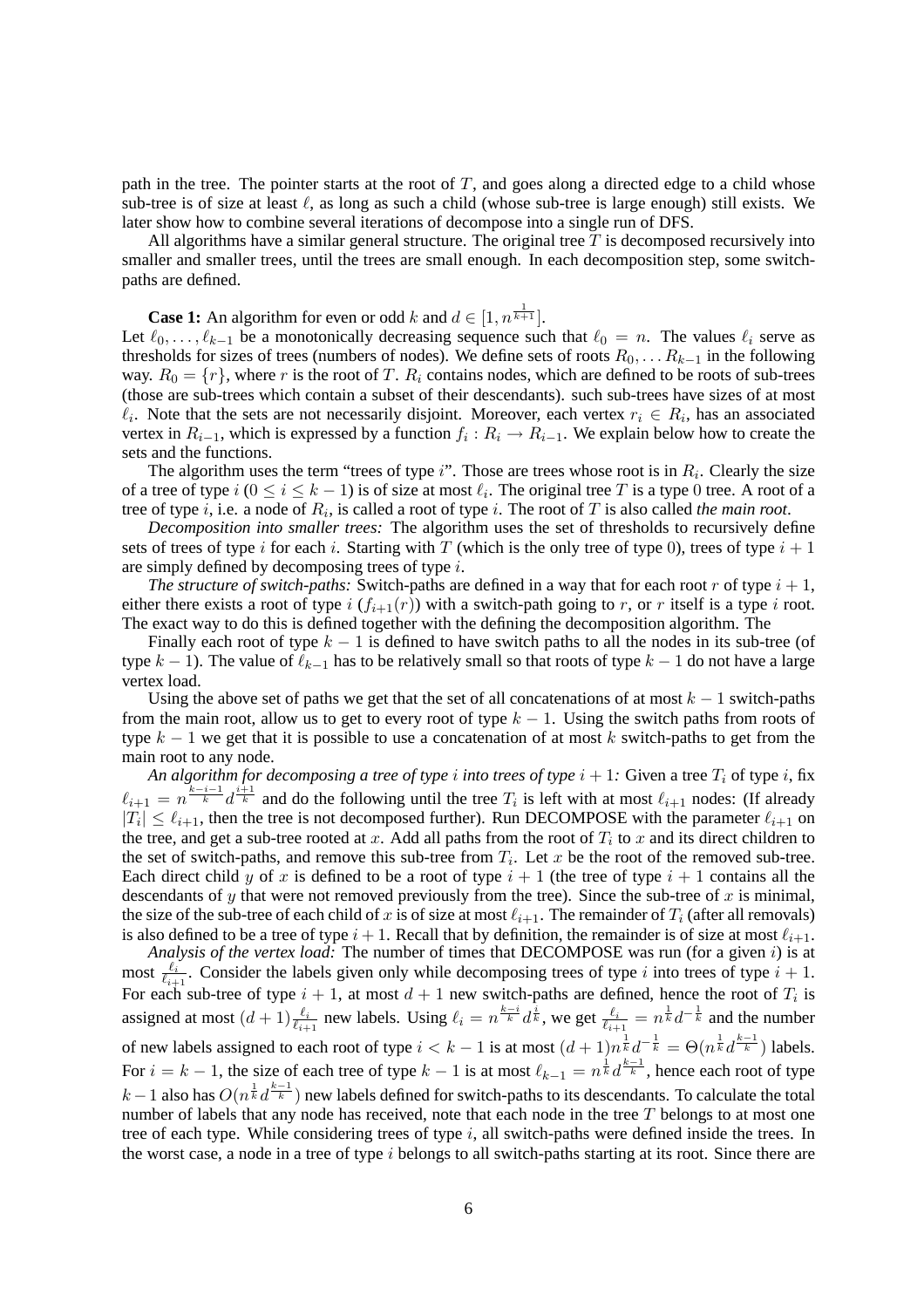k types of trees, and k is constant, each node has at most  $\Theta(n^{\frac{1}{k}}d^{\frac{k-1}{k}})$  labels of different paths.

**Case 2:** Algorithm for odd k and  $d \ge n^{\frac{1}{k+1}}$ .

The algorithm is similar to the previous algorithm. We specify the differences between this case and case 1. Instead of k types of trees, there are only  $\frac{k+1}{2}$  types. The number of thresholds is naturally also  $k+1$  $\frac{1}{2}$ , and again  $\ell_0 = n$ . Clearly, the number of recursive decomposition phases is also smaller.

*The structure of switch-paths:* For each root of type  $i + 1$  ( $i > 0$ ) there exists a concatenation of at most two switch-paths to it from some root of type  $i$  (the root of type  $i + 1$  may be already a root of type *i*, this can be seen as a special case). In the trees of type  $\frac{k-1}{2}$ , there is a switch-path from each root to all the nodes in the sub-tree.

The maximum number of switch-paths that need to be concatenated to be able to get from the root to some node is two times the number of phases of decomposition, plus 1 (for the switch-paths from every root of type  $\frac{k+1}{2}$  to its descendants). This number is exactly k.

*An algorithm for decomposing a tree of type i into trees of type*  $i + 1$ : We set  $\ell_{i+1} = n^{\frac{k-2i-1}{k+1}}$ . To decompose a tree of type i,  $T_i$ , into trees of type  $i + 1$ , we again run DECOMPOSE with the parameter  $\ell_{i+1}$ , removing each tree until  $|T_i| \leq \ell_{i+1}$ . Let x be a root of a removed sub-tree. A switch-path is fixed from the root of  $T_i$  to x, and switch-paths are also fixed from x to all its direct children. The sub-tree of each direct child is defined to be a tree of type  $i + 1$ . The remainder of  $T_i$  after all removals is also defined to be a tree of type  $T_{i+1}$ .

*Analysis of the vertex load:* To calculate the number of labels given to a node while considering trees of type i, note that there are two cases. Nodes got labels either on a switch-path from a root of type i, or on a switch-path of length 1 (to roots of type  $i + 1$  from their direct parents). In the first case, a root of type i is assigned at most  $\frac{\ell_i}{\ell_{i+1}}$  labels for  $i < \frac{k-1}{2}$  and at most  $\ell_i$  for  $i = \frac{k-1}{2}$  $\frac{-1}{2}$ . This equals to  $n^{\frac{2}{k+1}}$ . In the second case, a node is defined to have switch-paths going to its children, which gives at most d labels for a node. Hence the maximum number of labels given to one node is  $O(\max(d, n^{\frac{2}{k+1}}))$ . Using similar reasoning as in the first case, the total number of labels given to one node in total is also  $O(\max(d, n^{\frac{2}{k+1}})).$ 

**Case 3:** Algorithm for even  $k, d \in [n^{\frac{1}{k+1}}, n^{\frac{2}{k}}]$ .

We use a combination of the first and the second algorithms. The number of types of trees is  $\frac{k}{2} + 1$ . Define  $\ell_0 = n$  and  $\ell_i = (nd)^{\frac{k-2i+2}{k+2}}$  for  $i > 0$ . This gives  $\frac{\ell_i}{\ell_{i+1}} = (nd)^{\frac{2}{k+2}}$  for  $0 < i < \frac{k}{2}$  and  $\ell_0$  $\frac{\ell_0}{\ell_1} = n^{\frac{2}{k+2}} d^{-\frac{k}{k+2}}$ . Note that  $\ell_1$  can be defined since  $d^k \leq n^2$ . The construction of switch-paths from the main root, to trees of type 1 is done as in the first case algorithm, i.e. the switch-paths are from the main root to all roots of decomposed trees and their direct children (who become roots of type 1). The definitions of switch-paths while decomposing a tree of type  $i > 0$  into trees of type  $i + 1$  is done as in the second algorithm, i.e. switch-paths from the type  $i$  root to the roots of decomposed trees, and switch-paths from them to their direct children (who will be the type  $i + 1$  roots). The switch-path inside the type  $\frac{k}{2}$  trees are defined as in both algorithms, from the root, to all the nodes. The size of such sub-tree is at most  $\ell_k = (nd)^{\frac{2}{k+2}}$ .

 $\overline{2}$ The main root was assigned  $O(d_{\ell_0}^{\ell_0})$  $\frac{\ell_0}{\ell_1}$ ) =  $O(dn^{\frac{2}{k+2}}d^{-\frac{k}{k+2}})$  =  $O((nd)^{\frac{2}{k+2}})$  labels which bounds the number of labels each node in the type 0 tree was assigned. In all other cases a root of type  $i > 0$ received at most  $\Theta((nd)^{\frac{2}{k+2}})$  labels and some nodes received extra  $O(d)$  labels. Since  $d \leq (nd)^{\frac{2}{k+2}}$ , each node in a tree of type i was assigned  $O((nd)^{\frac{2}{k+2}})$  labels. Since k is constant, summing over all types of trees still gives  $\Theta((nd)^{\frac{2}{k+2}})$ .

**Case 4:** Algorithm for even  $k, d \geq n^{\frac{2}{k}}$ . Let  $a = \lceil \frac{\log n}{\log d} \rceil$  $\frac{\log n}{\log d}$  | – 1. We run the second algorithm with  $a + 1$  types of trees  $\ell_i = \frac{n}{d^i}$  $\frac{n}{d^i}$ , for  $0 \leq i \leq a$ .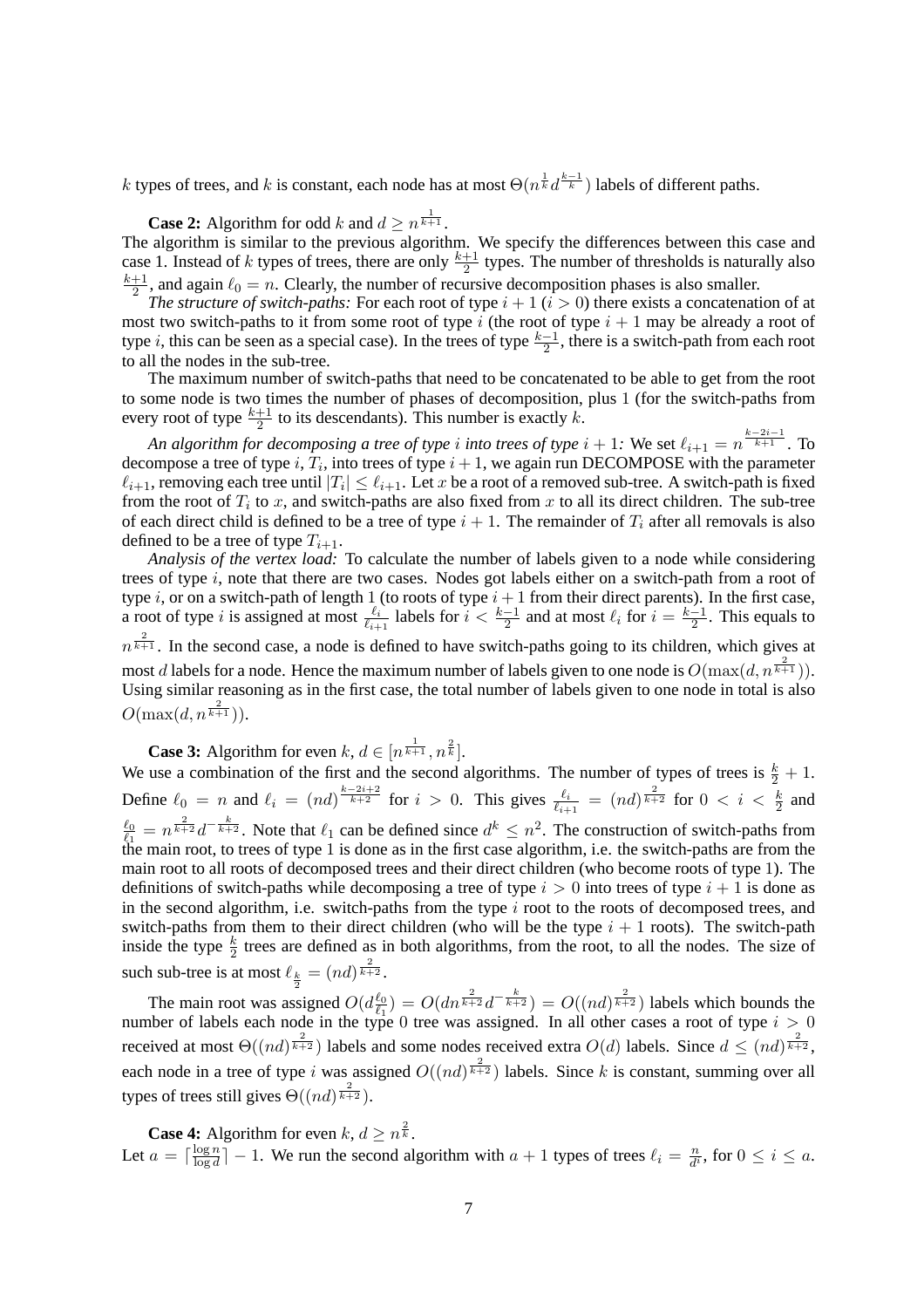Since  $n \leq d^{\frac{k}{2}}$ ,  $a \leq \frac{k}{2} - 1$ . The size of trees of type a is at most d. The number of concatenated paths is at most  $k - 1 < k$ . Since  $\frac{\ell_i}{\ell_{i+1}} = d$  and  $\ell_a \leq d$ , each node in a tree of type i is assigned  $O(d)$  new labels, hence in total, for constant k, each node has  $O(d)$  labels.

**Running time:** We assume that the algorithm needs to gather information, but does not need to construct the paths. The decomposition of a tree of type i into trees of type  $i+1$  can be done e.g. while running a Depth First Search on the tree. Each node may have a counter of the size of its sub-tree. As soon as the search returns to a node with enough descendants, switch-paths from the root are defined, and the counter is set to zero. We run this once for each tree (may be done recursively, running a new DFS when a node is declared to be a root of some type). The running time is  $O(n)$  for each type of trees (each node or edge belongs to at most one tree of each type). The total running time is  $O(kn)$ . We can conclude that the running time is linear in  $n$ .

The upper bounds above assume that  $k$  is a constant, which is the case in reality. However, even if k is non-constant, it is possible to get the same upper bound in the Trainet model. (see Appendix A.2).

#### **6 Lower bounds**

The lower bounds presented in this section are valid for all three models. Whenever, we use routes, in the proof, the routes are induced by the switching path according to any of the models. To prove *lower bounds* we introduce several trees in which at least one node has a large switching table.

If  $d = 1$ , then the tree is a chain. We need to show that there exists a node with  $\Omega(n^{\frac{1}{k}})$  labels in the ATM and in the MPLS models. Assume to the contrary that all nodes have a table of size at most  $\frac{1}{3}n^{\frac{1}{k}}$ . Starting at the root of T, using a concatenation of exactly i routes, the root has access to at most  $(\frac{1}{3})$  $\frac{1}{3}n^{\frac{1}{k}}$ <sup> $\frac{1}{k}$ </sup> different nodes. Using a concatenation of at most k routes we get access to at most  $1 + (\frac{1}{3}n^{\frac{1}{k}}) + (\frac{1}{3}n^{\frac{1}{k}})^2 + \ldots (\frac{1}{3}n^{\frac{1}{k}})$  $(\frac{1}{3}n^{\frac{1}{k}})^k \leq 1 + \frac{1}{3}n + (\frac{1}{3})^2n + \ldots \leq 1 + \frac{n}{2} < n$  (for  $n \geq 3$ ). Contradiction. For other cases, we build trees of sizes at most n that give negative examples.

**Case a:** Lower bound for  $d \in [2, n^{\frac{1}{k+1}}]$ .

We define the following tree types. Let  $n' = n/2$ . Let  $T_1$  be a maximum complete binary tree with at most  $\left(\frac{n'}{d}\right)$  $\frac{a'}{d}$ )  $\frac{1}{k}$  leaves and  $T_2$  a maximum complete binary tree with at most  $\left(\frac{n'}{d^{k+1}}\right)$  $\frac{n'}{d^{k+1}}$ )<sup> $\frac{1}{k}$ </sup> leaves (if  $\frac{n'}{d^{k+1}}$  $\frac{n'}{d^{k+1}} < 1,$ or  $\left(\frac{n'}{d}\right)$  $\frac{a'}{d}$ ,  $\frac{1}{k}$  < 1 use a tree which consists of a single node instead of a binary tree. Note that  $d^k$  < n).



Figure 1: Illustration of the the lower bound tree of Case A

Let  $T_1'$  (resp.  $T_2'$ ) be a  $T_1$  (resp.  $T_2$ ) tree such that each leaf has d children. We define a concatenation of two trees  $S_1$  and  $S_2$  as follows :  $S_1S_2$  is rooted at the root of  $S_1$  and each leaf of  $S_1$  has a  $S_2$  as a sub-tree (the leaf of the  $S_1$  is a root of an  $S_2$ ). Let  $T = T_1'(T_2')^{k-1}$  (See Figure 1). Note that T has at most n' leaves, and at most  $2n' = n$  nodes. We need to show that some node has  $\Omega(n^{\frac{1}{k}}d^{\frac{k-1}{k}})$  labels.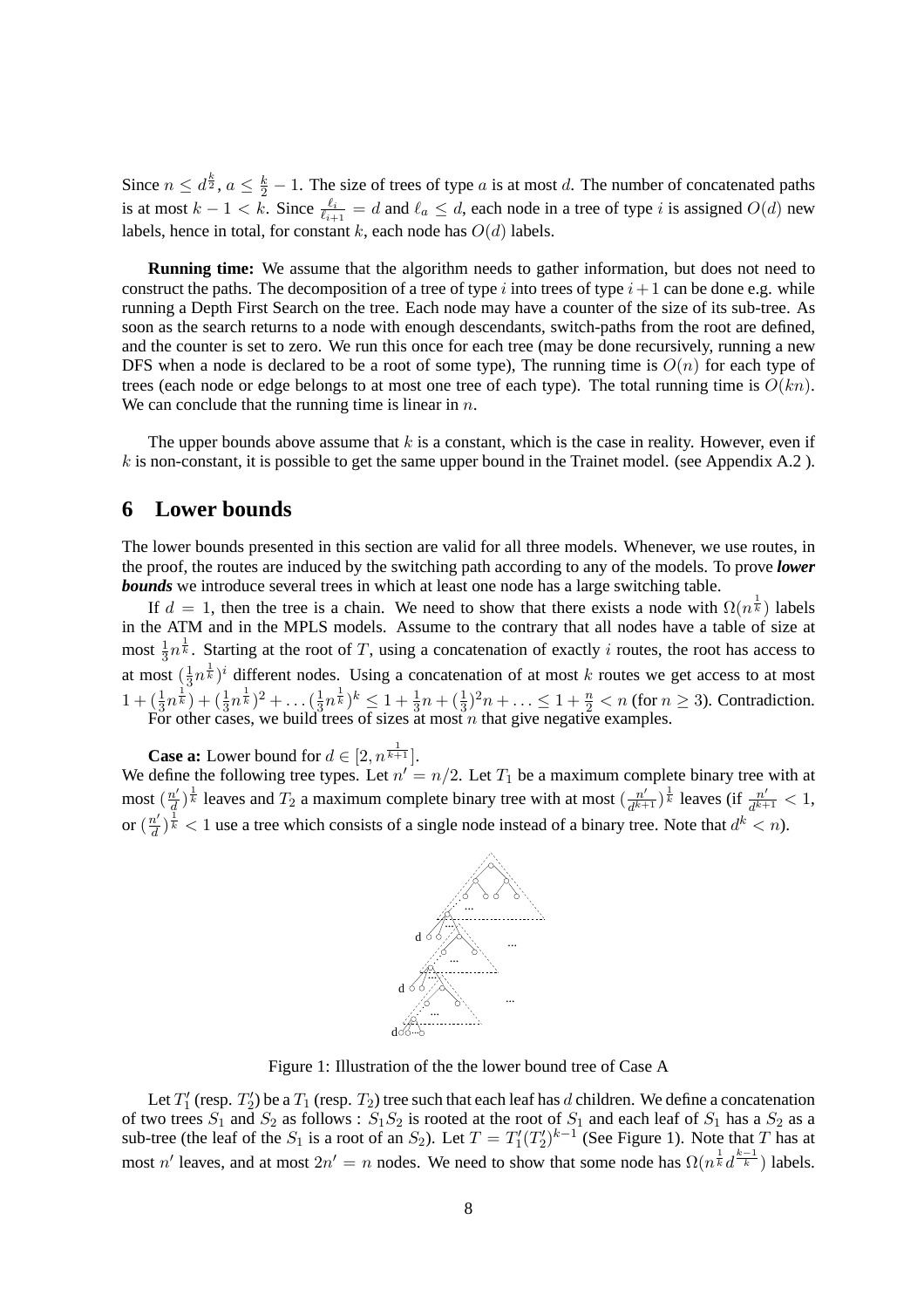For a set of vertices  $Q$  in a tree  $T$ , let  $D(Q)$  denote the set of all descendants of nodes in  $Q$  (including Q i.e.  $Q \subseteq D(Q)$ ). For a tree T with a given switching table, where the root can reach any node concatenating k routes or less, let  $T(i)$  ( $0 \le i \le k$ ) denote the set of nodes that are reachable from the root by at concatenating at most i routes, or some descendant of the node is reachable. It is easy to see that  $T(0)$  is the root and  $T(k)$  is the set of all nodes.

Assume that at most  $\frac{1}{4} (n'^{\frac{1}{k}} d^{\frac{k-1}{k}})$  labels for the root and at most  $\frac{1}{8} (n'^{\frac{1}{k}} d^{\frac{k-1}{k}})$  labels for any other node are enough. We will reach a contradiction which would mean that some node needs  $\Omega(n^{\frac{1}{k}}d^{\frac{k-1}{k}})$ labels. Let  $I_0$  be the set of leaves of the tree  $T'_1$ , and let  $I_i$  be the set of leaves of  $T'_1(T'_2)^i$  for  $i =$  $1, \ldots k - 1.$ 

If the root has at most  $\frac{1}{4} (n'^{\frac{1}{k}} d^{\frac{k-1}{k}})$  labels and each other node has at most  $\frac{1}{8} (n'^{\frac{1}{k}} d^{\frac{k-1}{k}})$  labels, we can prove the following claim.

**Claim 2** *For every*  $0 \le i \le k-1$ , the set  $I_i$  contains a subset  $I'_i$  which satisfies the following properties: *I*.  $|I'_i| \geq \frac{d}{2}$ . 2. All vertices in  $I'_i$  have the same parent node. 3.  $T(i + 1) \cap D(I'_i) = \emptyset$  (i.e. it is *impossible to get from the root of* T *to any of the nodes in the subset or any nodes in their sub-trees by concatenating at most*  $i + 1$  *routes*).

Proof: By induction. For the basis we calculate the size of the set  $I_0$ . Since  $T_1$  is a maximum binary tree with at most  $\left(\frac{n'}{d}\right)$  $\frac{a'}{d}$ )  $\frac{1}{k}$  leaves, it has more than  $\frac{1}{2}$  $(\frac{n'}{d}$  $\frac{a'}{d}$ )  $\frac{1}{k}$  leaves and hence  $|I_0| > \frac{d}{2}$  $rac{d}{2}(\frac{n'}{d}% )^{2n}=\frac{n\cdot n}{\left( \frac{n\cdot n}{d}\right) ^{n}}\left( \frac{n\cdot n}{d}\right) ^{n}\left( \frac{n\cdot n}{d}\right)$  $\frac{a'}{d}$ )  $\frac{1}{k}$ . If the root of T has at most  $\frac{1}{4}n'^{\frac{1}{k}}d^{\frac{k-1}{k}}$  labels, then at most half of the nodes in  $I_0$  have a route from the root passing through them (possibly stopping there). Hence there is at least one leaf of  $T_1$  that at least half its (d) children do not have a route from the root to them or to some descendant of them. Let  $I'_0$  be such subset, it satisfies all three properties.

For the inductive step (for  $i > 0$ ) consider  $I'_{i-1}$  and let x be their parent. Let  $\tilde{I}_i = I_i \cap D(I'_{i-1})$ (descendants of  $I_{i-1}$  which are leaves of  $T'_1(T'_2)^i$ ). Assume to the contrary that there can be no  $I'_i$  that satisfies all three properties. Hence each node in the leaves of  $T_1'(T_2')^{i-1}T_2$  has at least  $\frac{d}{2}$  children who are on a path created by concatenating  $i + 1$  routes starting from the root. In particular at least half of  $I_i$  have such a path. In order to have a path to a node y in  $I_i$  which is a concatenation of  $i + 1$  routes, there must be a route beginning at x or passing through x to y. The size of each  $T_2'$  is at least  $\frac{d}{2}(\frac{n'}{d^{k+1}})$  $\frac{n'}{d^{k+1}}$ ) $\frac{1}{k}$ . The set  $\tilde{I}_i$  contains at least  $\frac{d}{2}$  trees of type  $T_2$  and hence  $(\frac{d}{2})$  $(\frac{d}{d^{k}})^2(\frac{n'}{d^{k+1}})$  $\frac{n'}{d^{k+1}}$  and at least half of them have a route from x or an ancestor of x. This results in at least  $\frac{1}{8}((n'd^{k-1})^{\frac{1}{k}})$  labels for x, which is a contradiction.

The claim shows that there exists a leaf node of  $T$  which does not have a concatenation of  $k$  routes from the root which leads to this leaf. This is a contradiction. (Actually we showed that there are at least  $\frac{d}{2}$  such leaves).

**Case b:** Lower bound for even k and  $d \in [n^{\frac{1}{k+1}}, n^{\frac{2}{k}}]$ We build the following tree: Let  $n' = n/2$ . Let  $T_3$  be a maximum complete binary tree with at most  $\left(\frac{n}{k}\right)$  $\frac{n}{d^{\frac{k}{2}}}$  leaves (this is well defined since  $d \leq n^{\frac{2}{k}}$ ). Let  $T'_3$  be a defined analogously to  $T'_i$  in previous proof. Let  $T = (T_3')^{\frac{k}{2}}T_3$ . Note that T has at most n' leaves, and at most  $2n' = n$  nodes. Define  $J_{2i-1}$  to be the leaves of  $(T_3')^i$  ( $1 \le i \le \frac{k}{2}$  $\frac{k}{2}$ ),  $J_k$  be the leaves of T and let  $J_{2i}$  be the parents of  $J_{2i+1}$  $(0 \leq i \leq \frac{k}{2} - 1).$ 

Assume to the contrary that at most  $\frac{1}{4}(n'd)^{\frac{2}{k+2}}$  labels for the root and at most  $\frac{1}{8}(n'd)^{\frac{2}{k+2}}$  labels for any other node are enough.

If the root has at most  $\frac{1}{4} (n'd)^{\frac{2}{k+2}}$  labels and each other node has at most  $\frac{1}{8} (n'd)^{\frac{2}{k+2}}$  labels, we can prove the following claim, which is similar to the claim for case a. The proof is given in the Appendix A.3.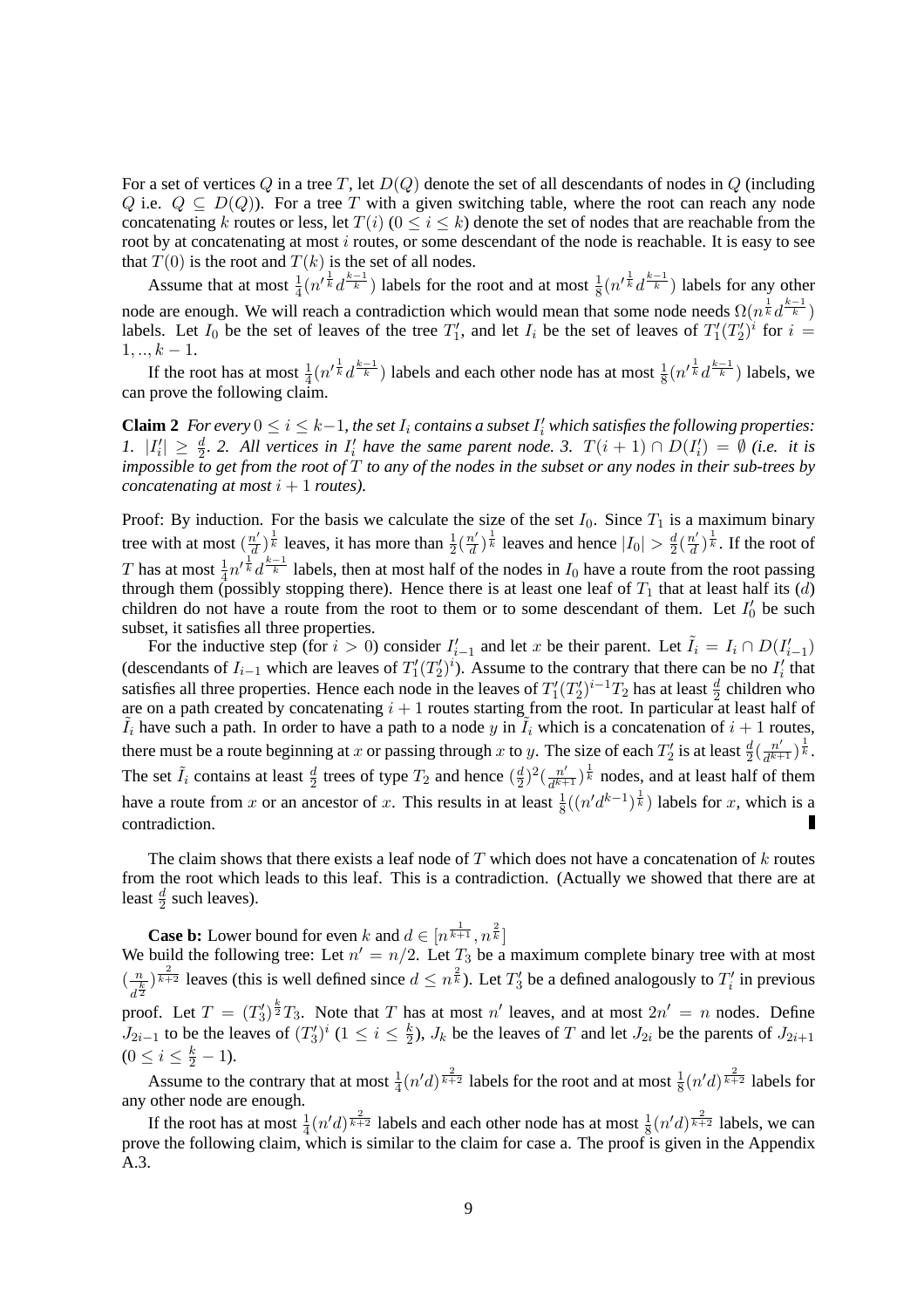**Claim 3** For all odd *i*, there exists a set  $J'_i \subset J_i$  which satisfies the following properties: 1.  $|J'_i| \geq \frac{d}{2}$ . 2. All vertices in  $J'_i$  have the same parent node. 3.  $T(i) \cap D(J'_i) = \emptyset$  (i.e. it is impossible to get from *the root of*  $T$  *to any of the nodes in the subset*  $J_i'$  *or any nodes in their sub-trees by concatenating at most* i *routes).*

For even  $i>0$ , there exists a set  $J_i'\subset J_i$  which satisfies the following properties 1. All vertices in  $J_i'$  $h$ ave the same ancestor node  $z$  in  $J_{i-1}$ , i.e. they belong to a single  $T_3$  tree. 2.  $|J_i'|\geq \frac{1}{2}|D(\{z\})\cap J_i|$  (i.e.  $J'_i$  contains at least half of the leaves of some  $T_3$  tree). 3.  $T(i) \cap D(J'_i) = \emptyset$  (i.e. it is impossible to get *from the root of*  $T$  *to any of the nodes in the subset*  $J_i'$  *or any nodes in their sub-trees by concatenating at most* i *routes).*

Using the claim for  $i = k$  we get that there exists a leaf of T which is not reachable from the root by concatenating  $k$  routes. Contradiction.

**Case c:** Lower bound for odd  $k, d \in [n^{\frac{1}{k+1}}, n^{\frac{2}{k+1}}]$ 

Let  $T_4$  be a maximum complete binary tree with at most  $\frac{n^{\frac{2}{k+1}}}{d}$  $\frac{d^{n+1}}{d}$  leaves (note that this value is larger or equal 1). Let  $T_4'$  be defined analogously to  $T_1'$ . Let  $T = (T_4')^{\frac{k+1}{2}}$ . The proof for this tree is very similar to the previous proof.

**Case d:** Lower bounds for other cases.

For the two other cases we need to prove that at least d labels are necessary for some node. It is clear that a node of degree  $d$  has at least  $d$  labels, either because of paths starting at it, or paths passing through it. Hence the lower bound for even k and  $d \geq n^{\frac{2}{k}}$  and for odd k and  $d \geq n^{\frac{2}{k+1}}$  are immediate from any tree where some node has degree d.

## **7 Results in the different models**

In this section we show several corollaries which adapt the basic algorithm to give an all-to-all path layout in general tree network fors the Trainet Model, and for directed tree networks in the MPLS model.

The special properties of the Trainet model allow us construct an all-to-all path layout with no extra cost. The proof of the following claim is in the Appendix A.4.

**Claim 4** *Given a bidirectional tree. In the Trainet model, it is possible to build a* k*-hop all-to-all path layout with the same vertex load as a* k*-hop one-to-all path layout in the same model.*

In the MPLS model, it is also possible to extend the reachability with no extra cost. This can be done in the directed rooted tree.

**Claim 5** *Given a directed tree, in the MPLS model it is possible to build a* k*-hop all-to-all path layout using label-tables of the same size as are used for a* k*-hop one-to-all path layout in the same model.*

Proof: In the MPLS model suffixes of switch paths may be used as routes. A suffix of a concatenation of at most k routes is a concatenation of at most k routes as well, and may be used as a k-hop path in the MPLS model.

## **8 Conclusions**

We have given tight bounds on the one-to-all path layout in trees. This leaves several open questions. Is it possible to give tight bounds for general graphs? Is it possible to give tight bounds for the all-to-all path layout? Note that for the Trainet model this paper gives a tight bound for the all-to-all path layout, but the same question for the MPLS and ATM models is still open.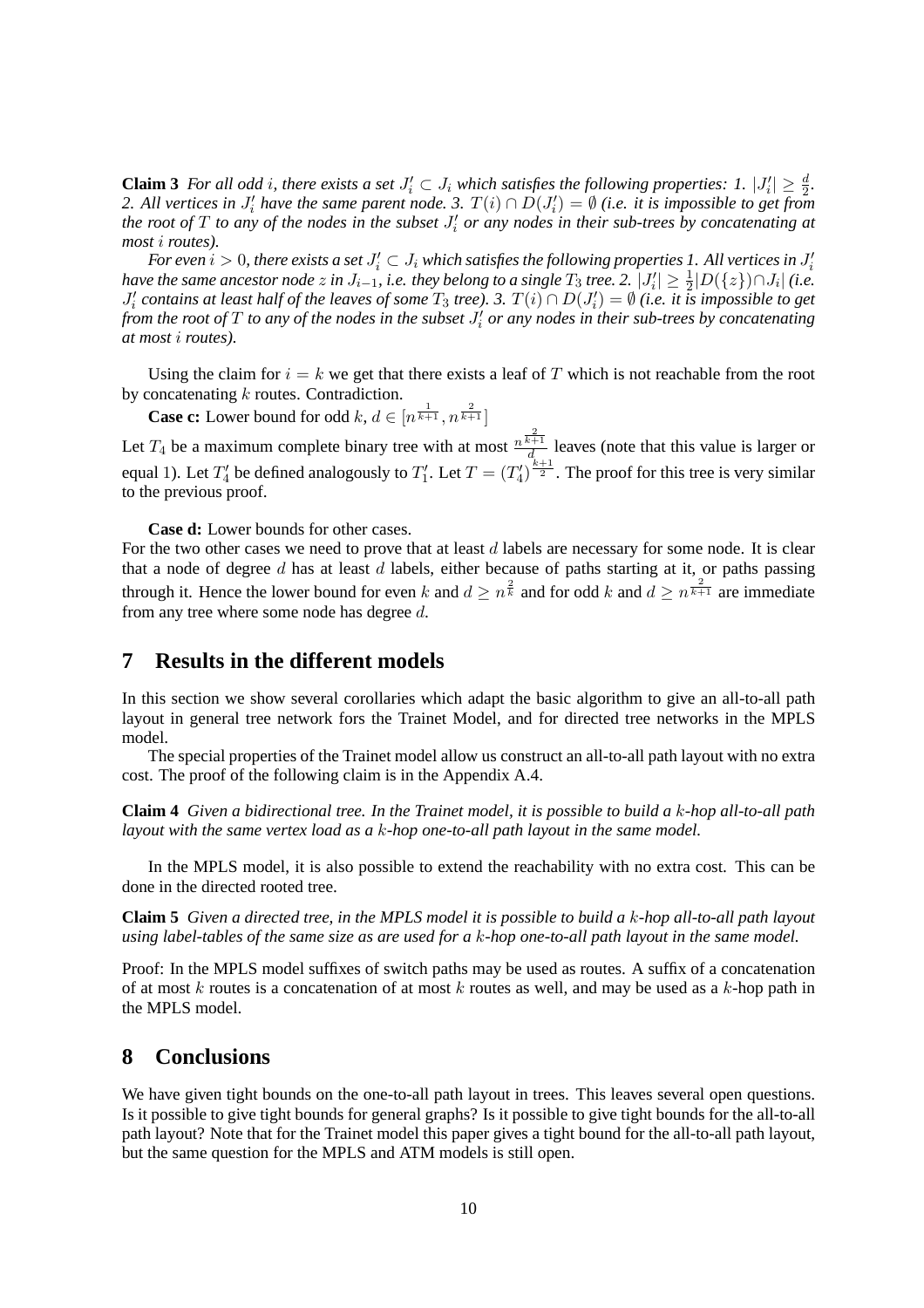#### **Acknowledgments**

We gratefully acknowledge the fruitful discussions with Haim Kaplan and Yehuda Afek from Tel-Aviv University. We also thank Rob van Stee from CWI for reading the paper and commenting on it.

#### **References**

- [1] Y. Afek and A. Bremler-Barr. Trainet: A new label switching scheme. In *Proc. of The Conference on Computer Communications (INFOCOM 2000)*, pages 874–883, 2000.
- [2] D. O. Awduche and Y. Rekhter. Multi-protocol lambda switching: Combining MPLS traffic engineering control with optical crossconnects. *IEEE Comm. Mag.*, 39(3):111–116, 2001.
- [3] J.-C. Bermond, N. Marlin, D. Peleg, and S. Perennes. Directed virtual path layouts in atm networks. *Theor. Comput. Sci.*, 291(1):3–28, 2003.
- [4] R. Callon, P. Doolan, N.Feldman, A. Fredette, and G. Swallow. A framework for multiprotocol label switching, 1997. manuscript.
- [5] M. Carson. NIST switch and MPLS-enabled routing algorithms. In *MPLS Forum 2000*, 2000.
- [6] G. Chandranmenon and G. Varghese. Trading packet headers for packet processing. *IEEE Transactions on Networking*, 4(2):141–152, 1996.
- [7] B. Davie, P. Doolan, and Y. Rekhter. *Switching in IP Networks*. Morgan Kaufmann Publishers Inc., 1998.
- [8] T. Eilam, M. Flammini, and S. Zaks. A complete characterization of the path layout construction problem for ATM networks with given hop count and load. *Parallel Processing Letters*, 8(2):207– 220, 1998.
- [9] O. Gerstel, I. Cidon, and S. Zaks. The layout of virtual paths in ATM networks. *Transactions on Networking*, 4(6):873–884, 1996.
- [10] O. Gerstel, I. Cidon, and S. Zaks. Optimal virtual path layout in ATM networks with shared routing table switches. *The Chicago Journal of Theoretical Computer Science*, 3, December 1996.
- [11] O. Gerstel, A. Wool, and S. Zaks. Optimal layouts on a chain ATM network. *DAMATH: Discrete Applied Mathematics and Combinatorial Operations Research and Computer Science*, 83, 1998.
- [12] O. Gerstel and S. Zaks. The virtual path layout problem in ATM ring and mesh networks. In *Proc. of the First Conf. on Structure, Information and Communication Complexity (SIROCCO 1994)*, 1994.
- [13] R. Handler and M.N. Huber. *Integrated Broadband Networks:an introduction to ATM-based networks*. Addison-Wesley, 1991.
- [14] Y. Katsube, K. Nagami, and H. Esaki. Toshiba's router architecture extensions for atm: Overview. rfc 2098. Technical report, 1997.
- [15] N. F. Maxemchuk. Routing in the manhattan street network. *Transactions on Communications*, 5:503–512, 1987.
- [16] P. Newman, G. Minshall, and L. Huston. Ip switching and gigabit routers. *IEEE Communications Magazine*, 35(1):64–69, 1997.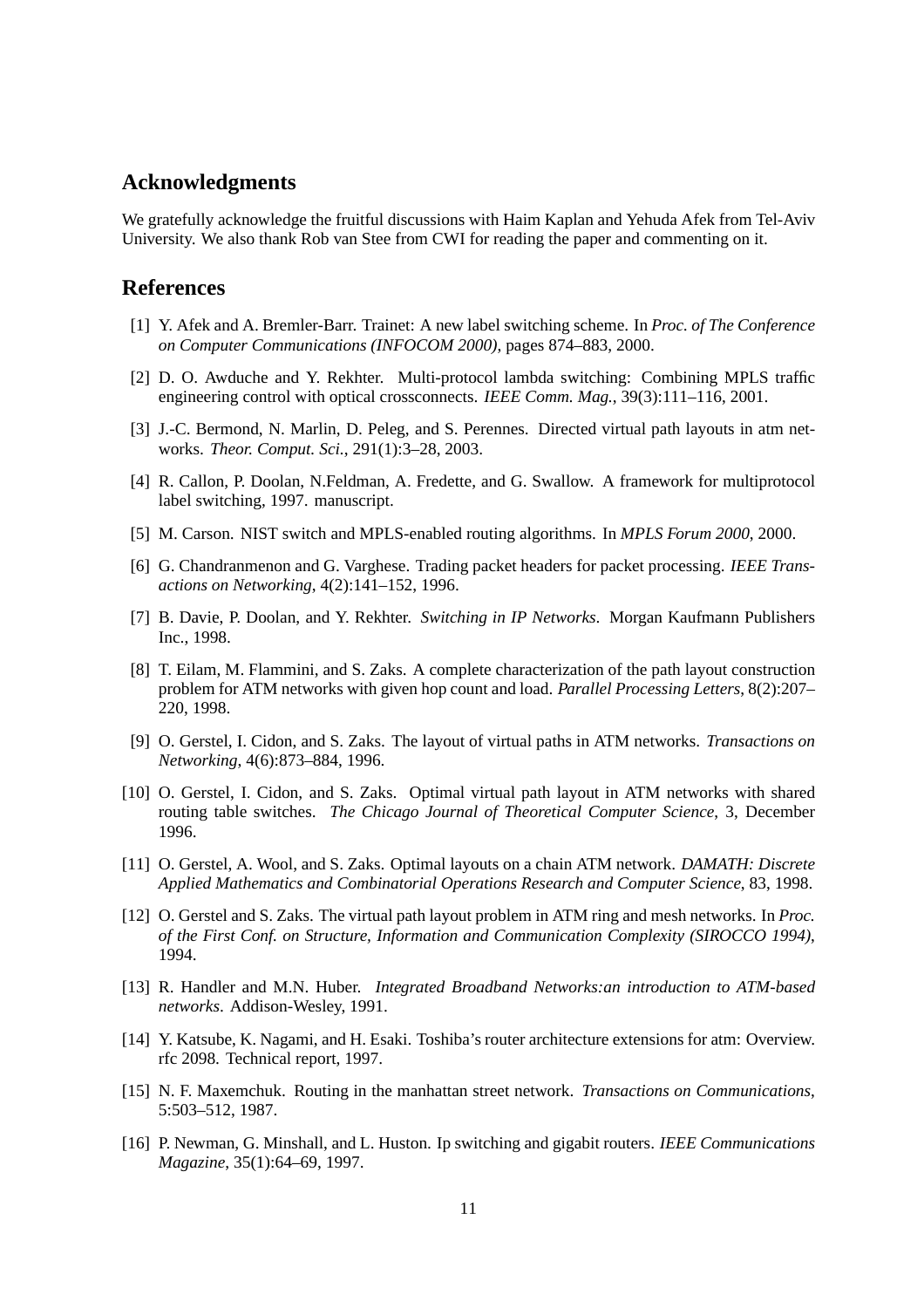- [17] Y. Rekhter, B. Davie, D. Katz, E. Rosen, G. Swallow, and D. Farinacci. Tag switching architecture overview, 1996. manuscript.
- [18] S. Ahn, R. P. Tsang, S.-R. Tong and David H.-C. Du. Virtual path layout design on ATM networks. In *Proc. of The Conference on Computer Communications (INFOCOM 1994)*, pages 192–200, 1994.
- [19] A. Vakhutinsky and M. Ball. Fault-tolerant virtual path layout in atm networks. In *Proceedings of the 15th International Teletraffic Conference (ITC 15)*, pages 1031–1041, 1997.

# **A Appendix**

#### **A.1 One-hop path layout**

**Claim 6** *In the ATM model, A* 1*-hop all-to-one path layout in a tree network (or any other network) requires a vertex load of at most* n − 1 *labels, and is equal to this number in some networks.*

Proof: In the ATM model each route (which is a pair of a source and a destination) requires a virtualpath and hence a label is needed. Defining all shortest paths to  $r$  as virtual paths, results in a maximum vertex load of  $n-1$  (the vertex load is at most  $n-1$  since there are  $n-1$  paths). In a network which is a path on  $n$  vertices, mark the last vertex in the path as the designated vertex  $r$ . The vertex just before the r on the path has vertex load  $n - 1$ .

**Claim 7** *In the MPLS model, and in the Trainet model, a* 1*-hop all-to-one path layout in a tree network requires a vertex load of exactly* 1 *label.*

Proof: Consider the induced tree that is rooted towards r. Consider the switch-paths from all leaves to r. All those paths starting at a certain node v can be labeled by the same label  $L(v)$  due to the merging capability of labels. In other words, every node  $v$  in the graph requires a single label to describe its path to the root  $r$ .

Next we consider the general all-to-all path layout.

**Claim 8** *In the ATM model, a* 1*-hop all-to-all path layout in any tree network requires a vertex load of*  $\Theta(n^2)$  *labels.* 

Proof: Every pair of a source and a destination requires a virtual-path and correspondingly a label. Hence  $O(n^2)$  is enough. To show a vertex which achieves such load, we recall a well known fact about trees: In every tree there exists an articulation node  $z$  whose removal allows to partition the nodes into two forests, each of which contains  $\Omega(n)$  nodes. Since a virtual path is required for each pair of nodes that are not in the same forest, and each such path passes through z, z has  $\Omega(n^2)$  labels.

**Claim 9** *In the MPLS model, a* 1*-hop all-to-all path layout in a tree network requires vertex load of exactly* n − 1 *labels.*

Proof: It is clear that every node needs at least  $n - 1$  labels for the different  $n - 1$  destinations. For every vertex,  $u$ , in the tree, consider the rooted tree directed towards  $u$ . We have  $n$  such trees. By Claim 7 the all-to-one path layout to the root u requires one label at each node. Hence every node needs to store exactly  $n - 1$  labels.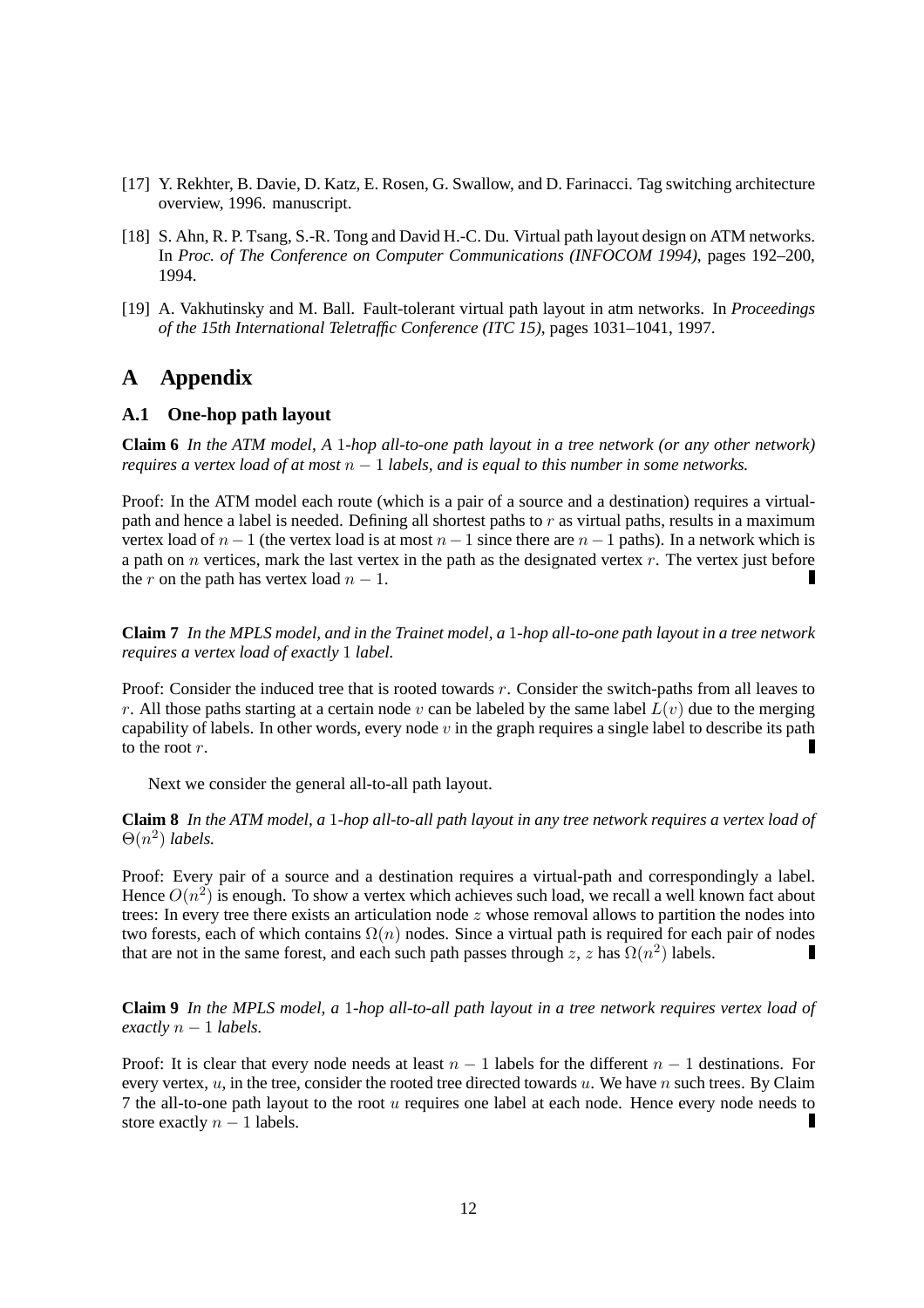**Claim 10** *In Trainet Model, let* F *denote the set of leaves in a tree network. A* 1*-hop all-to-all path layout in this tree network requires vertex load of* |F| *labels.*

Proof: Let r be a non-leaf vertex. The vertex r needs routes to all leaves, those are all routes outgoing of r in different directions, and hence at least  $|F|$  labels are required. To show that  $|F|$  labels are enough, for every leaf f, we build a path layout all-to-one, where f is the designated vertex. By Claim 7 this path layout requires one label, and we have  $f$  such trees. Hence in total we get a vertex load of  $|F|$ . It is left is to show that any shortest path route between two vertices can be described by this path layout. Consider a pair u and v. Root the tree from u outwards. If v if a leaf then let  $v' = v$ . Otherwise there exists a leaf that is a descendant of v in the rooted tree. Denote this leaf by  $v'$ . The route of u to v is a sub-path of the Trainet switch-path between u to v'. Hence all pair paths are induced from the above path layout in Trainet Model, with no need in extra labels.

#### **A.2 An Improved upper bound for the Trainet model**

We show how to get the upper bound in the Trainet model even if  $k$  is not a constant. This can be done by giving one node labels during at most two phases instead of all  $\Theta(k)$ . We would like to make sure that once a node gets a label (while defining switch-paths) for phase i, in the next phase it is a root of a tree of type  $i + 1$ , and in the phase after that (if exists), it is not included in a tree of type  $i + 2$ .

It requires the following two changes: 1. While decomposing a tree of type  $i, T_i$ , into trees of type  $i + 1$ , the basic algorithm leaves a remainder of  $T_i$  which becomes a tree of type  $i + 1$ . Instead, we define a switch-path from the root of  $T_i$  to all its children in the remainder, and each of them becomes a tree of type  $i + 1$ . This adds at most d labels to the root, and at most one to any other node. In all cases,  $F_k(n, d) = \Omega(d)$  and adding those paths is possible.

2. Consider a node v which received some label in a tree of type  $i$ , such that  $i$  is not the last type, and there exist also trees of type  $i+1$ . Let q be the number of switch-paths that need to be concatenated to get to the roots of type  $i + 1$ . Since v got a label, there exists a prefix of the concatenation of paths which contains q switch-paths that connects the main root with  $v$ . A prefix may be used as a route in this model and hence, v can be defined to be a type  $i + 1$  root. We mark all nodes that get a label, and define each of them to be a root of a tree of type  $i + 1$ . This may result in smaller trees of type  $i + 1$ . In terms of running time, the marking can be done during the DFS, and determining the trees of type  $i + 1$  can be done in another search.

#### **A.3 Proof of Claim 3**

**Claim** *For all odd i, there exists a set*  $J_i' \subset J_i$  *which satisfies the following properties:* 

- *1.*  $|J'_i| \geq \frac{d}{2}$ .
- 2. All vertices in  $J_i'$  have the same parent node.
- *3.*  $T(i) ∩ D(J'_{i}) = ∅$ *, i.e. it is impossible to get from the root of* T *to any of the nodes in the subset*  $J_i'$  or any nodes in their sub-trees by concatenating at most  $i$  routes.

For even  $i > 0$ , there exists a set  $J_i' \subset J_i$  which satisfies the following properties

- *1.* All vertices in  $J_i'$  have the same ancestor node z in  $J_{i-1}$ , i.e. they belong to a single  $T_3$  tree.
- $2. |J'_i| \geq \frac{1}{2}|D(\lbrace z \rbrace) \cap J_i|$ , *i.e.*  $J'_i$  contains at least half of the leaves of some  $T_3$  tree.
- *3.*  $T(i) ∩ D(J'_{i}) = ∅$ *, i.e. it is impossible to get from the root of* T *to any of the nodes in the subset*  $J_i'$  or any nodes in their sub-trees by concatenating at most  $i$  routes.